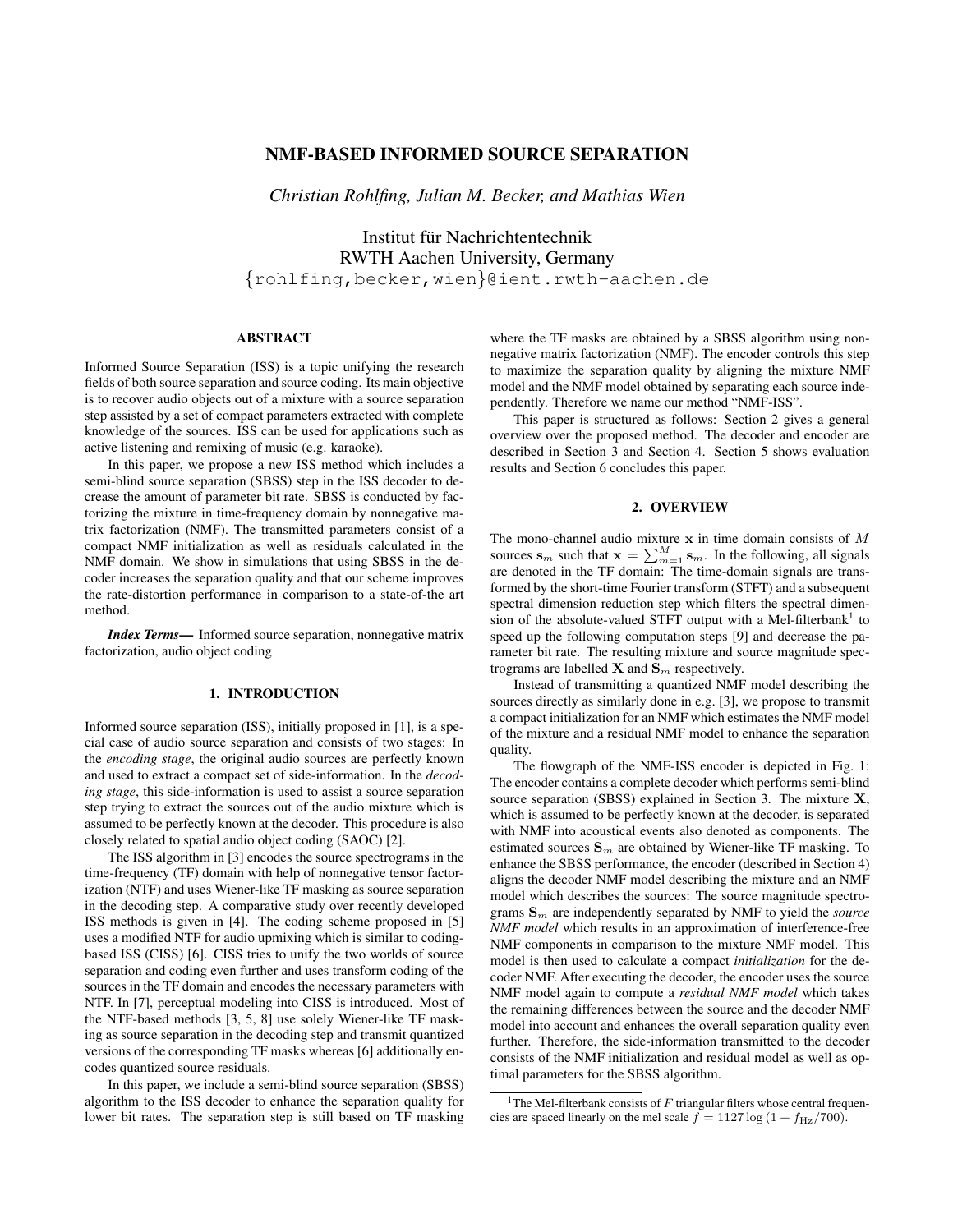

Fig. 1. Block diagram of the proposed NMF-ISS encoder in time-frequency domain. The "C" block concatenates all source NMF matrices in the component dimension to form joint matrices  $B_{src}$  or  $G_{src}$ . The "Coding" and "Decoding" blocks include quantization and bit coding or the inverse operations respectively. The transmitted side-information consists mainly of a compact NMF model initialization and the residual NMF model to enhance the quality of the semi-blind source separation (SBSS) algorithm.

With this approach, our proposed method becomes flexible: The decoder is able to operate blindly in the case that no side-information is transmitted at all or the encoder could decide to skip the NMF in the decoder such that the residual model would consist of the complete source NMF model as done similarly in [3] (refer to Section 4.3).

#### 3. NMF-BASED SOURCE SEPARATION

The NMF-ISS decoder uses the blind source separation algorithm of [9, 10] which is initialized and refined under knowledge of the sources; therefore we denote the algorithm used here as semi-blind and explain it in the following.

The mixture spectrogram  $\mathbf{X} \in \mathbb{R}_+^{F \times T}$  is factorized by NMF into I components

$$
\mathbf{X} \approx \mathbf{B} \mathbf{G}^{\mathrm{T}} , \qquad (1)
$$

with the spectral basis matrix  $\mathbf{B} \in \mathbb{R}_+^{F \times I}$ , temporal gain matrix  $\mathbf{G} \in \mathbb{R}_+^{T \times I}$ , number of spectral (Mel-) bins F and number of time frames  $\dot{T}$ . The number of components  $I$  is a user defined parameter. The NMF variant used here, denoted as  $\beta$ -NMF, estimates **B** and G by evaluating multiplicative update rules which are derived by minimizing the  $\beta$ -Divergence between the left and the right hand side of Eq. (1) [9]. Here, the  $\beta$ -Divergence is extended by a widely used constraint which favors temporal continuity of the gain vectors and is weighted with  $\alpha_{\text{tc}}$  [11]. The constraint is deactivated with  $\alpha_{\rm tc}=0.$ 

The estimated complex source spectrograms are reconstructed with Wiener-like TF masking

$$
\underline{\tilde{\mathbf{S}}}_{m}(f,t) = \underline{\mathbf{X}}(f,t) \sum_{\mathbf{r}(i)=m} \mathbf{C}_{i}(f,t) / \sum_{i'} \mathbf{C}_{i'}(f,t)
$$
(2)

with component index i, spectral index f, time bin t and  $C_i(f, t)$  =  $\mathbf{B}(f, i) \mathbf{G}(t, i)$  denoting the spectrogram of the *i*th component. The grouping assignment  $\mathbf{r}(i) \in \mathbb{N}^I_+$  links the components to the corresponding sources<sup>2</sup>.

Note that the overall NMF performance is strongly dependent on the choice of parameters I,  $\beta$ ,  $\alpha_{\rm tc}$  and initial matrices  $B_0$  and  $\mathbf{G}_0$  (refer to Section 4.2). *I* has also a strong impact on the resulting bit rate as the rate increases for larger values of I.

### 4. NMF-ISS ENCODER

#### 4.1. Source NMF Model

It is necessary to distribute the given number of components  $I$  over the available sources to be able to describe the sources  $\mathbf{S}_m$  with independent NMF models. First, β-NMF with automatic relevance determination ( $\beta$ -ARD) [12] is used to estimate the optimal number of components for each source<sup>3</sup> which needs to be computed only once per mixture. The ratio of these numbers is then used to distribute  $I$  over the sources to obtain the number of components per source  $\mathbf{I}_{\text{src}}(m) \in \mathbb{N}_{+}^{M}$  with  $\sum_{m} \mathbf{I}_{\text{src}}(m) = I$ .

 $\beta$ -NMF is used to factorize each source magnitude spectrogram  $\mathbf{S}_m$  into  $\mathbf{I}_{\text{src}}(m)$  components independently of the other sources. The parameters are chosen to match the parameters of the decoder NMF, apart from the number of components. The basis and gain matrices describing each source spectrogram are stacked together in the component dimension in the concatenation-block (denoted with "C" in Fig. 1) to form  $B_{src} \in \mathbb{R}_+^{F \times I}$  and  $G_{src} \in \mathbb{R}_+^{T \times I}$  which have the same dimensions as the decoder NMF matrices (cf. Eq. (1)). As initialization for both  $β$ -ARD and source  $β$ -NMF, a fixed semantic initialization is used modelling the spectral behaviour of the 88 piano keys [9, 13]. A source NMF model is shown in Fig. 2b and 2c for an exemplary guitar-drum mixture depicted in Fig. 2a. Using NTF to factorize the sources jointly (as done in e.g. [3]) could result in components describing multiple sources which would deteriorate the NMF performance in the decoder.

#### 4.2. Decoder NMF Model Initialization

The source NMF model is used to calculate an initialization for the decoder NMF ("Init Coding" block in Fig. 1) to enhance the separation quality of the SBSS algorithm. In the following, we introduce a very compact initialization scheme which can be coded very efficiently. We assume that it is sufficient to transmit a binary activity pattern instead of a quantized version of  $\mathbf{G}_{\text{src}}$ , as the decoder NMF is able to extract a finer-structured G out of X given the components activity information. The initial gain matrix  $G_0$  is obtained by simple thresholding of  $\mathbf{G}_{\text{src}}$  in dB with threshold  $\tau_{\mathbf{G}_0}$ as  $\mathbf{G}_0(t,i) = 1$  if  $\mathbf{G}_{\text{src}}'(t,i) > \tau_{\mathbf{G}_0}$  and  $\mathbf{G}_0(t,i) = 0$  otherwise with  $\mathbf{G}_{\text{src}}'(t, i) = 10 \log_{10}(\mathbf{G}_{\text{src}}^2(t, i) / \max_{t, i} \mathbf{G}_{\text{src}}^2(t, i))$  denoting  $\mathbf{G}_{\text{src}}$  in dB. The structure of the resulting binary matrix  $\mathbf{G}_0$ , depicted in Fig. 2d, motivates the usage of componentwise run-length

<sup>2</sup>The assignment is computed with knowledge of the original sources by maximizing the overall separation quality in a hill-climbing manner [9].

<sup>&</sup>lt;sup>3</sup>Compared to  $β$ -NMF,  $β$ -ARD estimates the relevance of each component additionally to B and G. Non-relevant components are discarded. All additional  $\beta$ -ARD parameters are chosen as proposed as default in [12].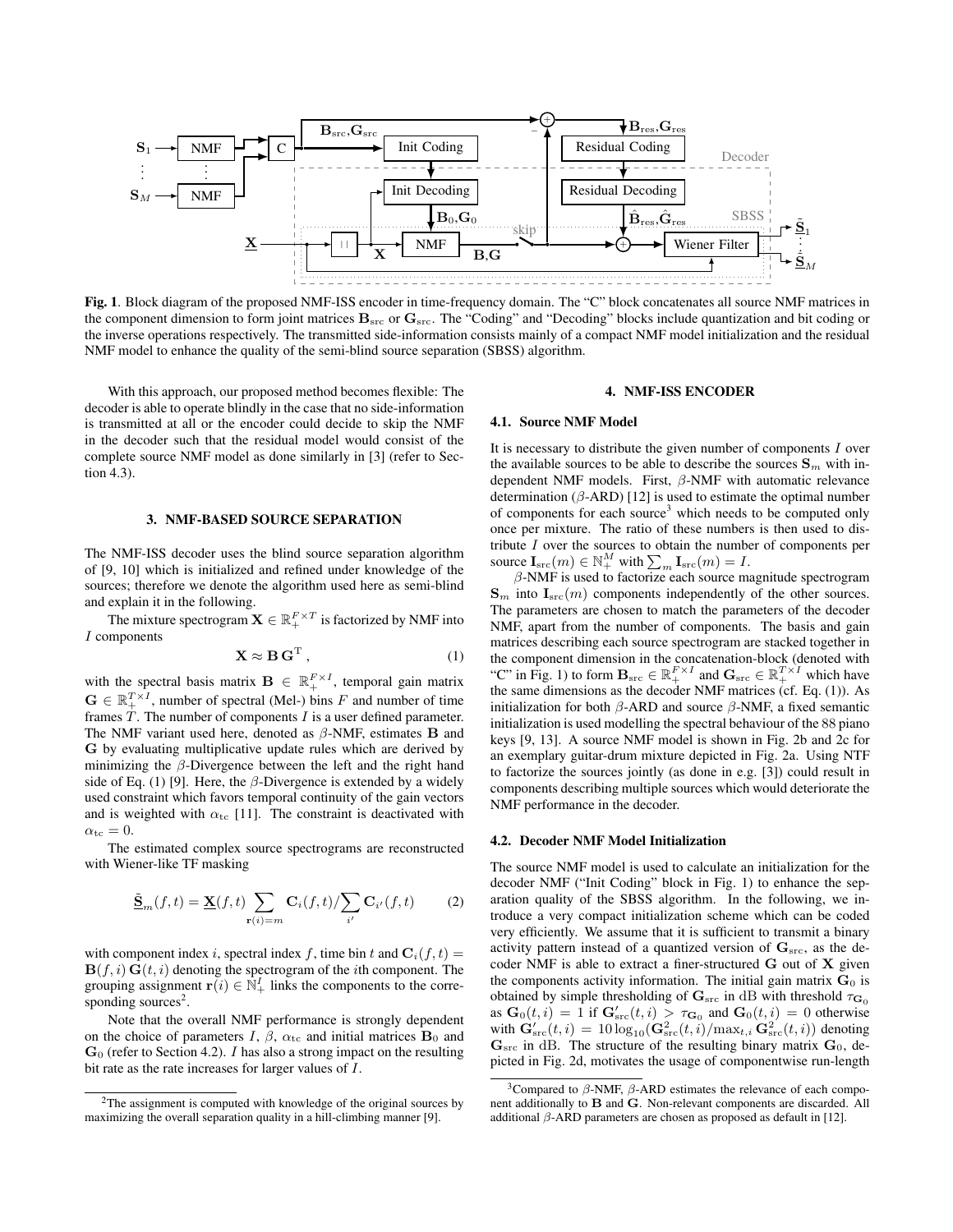

Fig. 2. Mixture spectrogram X, source model matrices  $B_{src}$ ,  $G_{src}$  and initial temporal gain matrix  $G_0$  for an exemplary guitar-drum mixture. Components  $i \in [1, 12]$  correspond to the guitar and  $i \in [13, 17]$  to the drum recording.

coding [14] and subsequent adaptive arithmetic coding [15] of the run-lengths.

The initialization for the basis matrix  $B_0$  is constructed out of frames  $d_{\mathbf{B}_0}(i)$  of **X** for which the *i*th component is most dominant. These dominant frames are detected within the temporal gain matrix  $\mathbf{G}_{\text{src}}$  of the source NMF model

$$
d_{\mathbf{B}_0}(i) = \arg\max_t \mathbf{G}_{\rm src}(t, i) / \sum_{j \neq i} \mathbf{G}_{\rm src}(t, j)
$$
(3)

and directly converted to binary numbers as the frame indices are integer numbers.

After transmission, the initial gain matrix  $G_0$  is obtained by arithmetic and subsequent run-length decoding whereas the dominant frame indices are converted back to integer numbers  $d_{\mathbf{B}_0}$  at the decoder side ("Init Decoding" block in Fig. 1). The indices  $d_{\mathbf{B}_0}$ are then used to construct the initial basis matrix out of the mixture spectrogram

$$
\mathbf{B}_0(f, i) = \mathbf{X}(f, d_{\mathbf{B}_0}(i)). \tag{4}
$$

If the encoder decides to skip the transmission of  $d_{\mathbf{B}_0}$ , the initial basis matrix is extracted out of  $G_0$  and X with a simple matrix multiplication or a median operation

$$
\mathbf{B}_0 = \mathbf{X} \mathbf{G}_0^{\mathrm{T}} \quad \text{or} \quad \mathbf{B}_0(f, i) = \text{median} \left[ \mathbf{X}(f, \mathbf{\Theta}(i)) \right] \tag{5}
$$

with  $\mathbf{\Theta}(i) = \{t \mid \mathbf{G}_0(t, i) > 0\}$  denoting all time frames for which the *i*th column of  $\mathbf{G}_0$  is active.

The encoder tests SBSS with different initializations (different values of  $\tau_{\mathbf{G}_0}$  and initialization schemes for  $\mathbf{B}_0$ ) as well as different NMF parameters  $\beta$  and  $\alpha_{\rm tc}$  without calculating a residual NMF model and takes the configuration which yields the best SBSS performance. This procedure is denoted in the following as parameter optimization (PO).

#### 4.3. Residual NMF Model

The encoder calculates a residual NMF model to take possible errors of the SBSS algorithm in the decoder into account. In the following, only the calculation for the residual gain matrix is shown as the corresponding calculations for the residual basis matrix can be derived in the same manner. To obtain a residual temporal gain matrix, it is necessary to align both gain matrices of the NMF source and mixture model. Here, all components are normalized to unit energy. The residual temporal gain matrix  $G_{res}$  is calculated as

$$
\mathbf{G}_{\text{res}}(t,i) = \mathbf{G}_{\text{src}}(t,i)/\mathbf{E}_{\mathbf{G}_{\text{src}}}(i) - \mathbf{G}(t,i)/\mathbf{E}_{\mathbf{G}}(i) \qquad (6)
$$

with  $\mathbf{E}_{\mathbf{G}_{src}}$  and  $\mathbf{E}_{\mathbf{G}}$  denoting the corresponding energies. In the decoder, the residuals are obtained by inverse quantization (marked with a hat symbol) and the NMF model is refined by

$$
\mathbf{G}(t,i) \leftarrow [\mathbf{G}(t,i)/\mathbf{E}_{\mathbf{G}}(i) + \hat{\mathbf{G}}_{\text{res}}(t,i)] \,\hat{\mathbf{E}}_{\mathbf{G}_{\text{src}}}(i) \tag{7}
$$

where G is again normalized to unit energy before the refinement and afterwards normalized by the transmitted energy  $\hat{\mathbf{E}}_{\mathbf{G}_{src}}$ . The refinement of B is done accordingly. The updated NMF model is then used for synthesis with Eq. (2).

In [3, 6, 5], the source NTF matrices are quantized in the logarithmic domain with scalar quantization. As shown in Section 5, linear quantization gives better results for quantizing the residual NMF matrices of NMF-ISS. Here, we use an additional A-law companding step [14] prior to scalar quantization. The A-law compression curve mimics logarithmic behaviour for A-law parameter  $A = 87.5$ whereas  $A = 0$  implies linear scalar quantization. The resulting symbols are coded with adaptive arithmetic coding (as used for the run-lengths of  $G_0$  in Section 4.2).

The transmitted side-information consists of quantized and encoded versions of  $d_{\mathbf{B}_0}$  and  $\mathbf{G}_0$  for initialization of the decoder NMF and the residual NMF model  $B_{res}$ ,  $G_{res}$ . In case of suboptimal SBSS performance, the encoder is able to skip the NMF in the decoder. In this case, the residual NMF model is equal to the source NMF model which is then coded as described in Section 4.3. Skipping the decoder NMF is indicated with a flag:  $skip = 1$  (cf. Fig 1). For very low bit rates, the encoder is also able to not only skip the transmission of the NMF residuals but of the NMF initialization as well. In this case, SBSS works completely blind.

#### 5. EXPERIMENTS

#### 5.1. Setup

For evaluation of the proposed method, NMF-ISS is performed on five monaural mixtures sampled at 44 100 Hz taken from the QUASI database<sup>4</sup>. The mixtures consist of 3 to 6 sources (e.g. vocals, guitar, drums, effects) and are about 20 s long. As quality measures, the signal-to-distortion ratio (SDR) calculated using the "BSS Eval" toolbox [16] and the perceptual similarity measure (PSM) of PEMO-Q [17] are obtained for each source. The mean measures are calculated over all sources per mixture in reference to the performance of an oracle estimator [18] which yields an upper bound for separation with Wiener-like filtering. The resulting measures are denoted as  $\delta$ SDR and  $\delta$ PSM respectively and given for bit rate R which is normalized per source.

Regarding the STFT, we chose a window size of 93 ms with 50 % overlap and Mel-filtering with  $F = 400$ . The encoder is tested with different numbers of NMF components I normalized per source  $I/M \in \{2, 3, 4, 5, 10, 15, 20, 30\}$  with M denoting the number of sources. The encoder estimates optimal SBSS parameters at runtime without calculating the residuals by testing the SBSS algorithm with combinations of the following parameters: Regarding  $\beta$ -NMF,

<sup>4</sup>http://www.tsi.telecom-paristech.fr/aao/en/2012/03/12/quasi/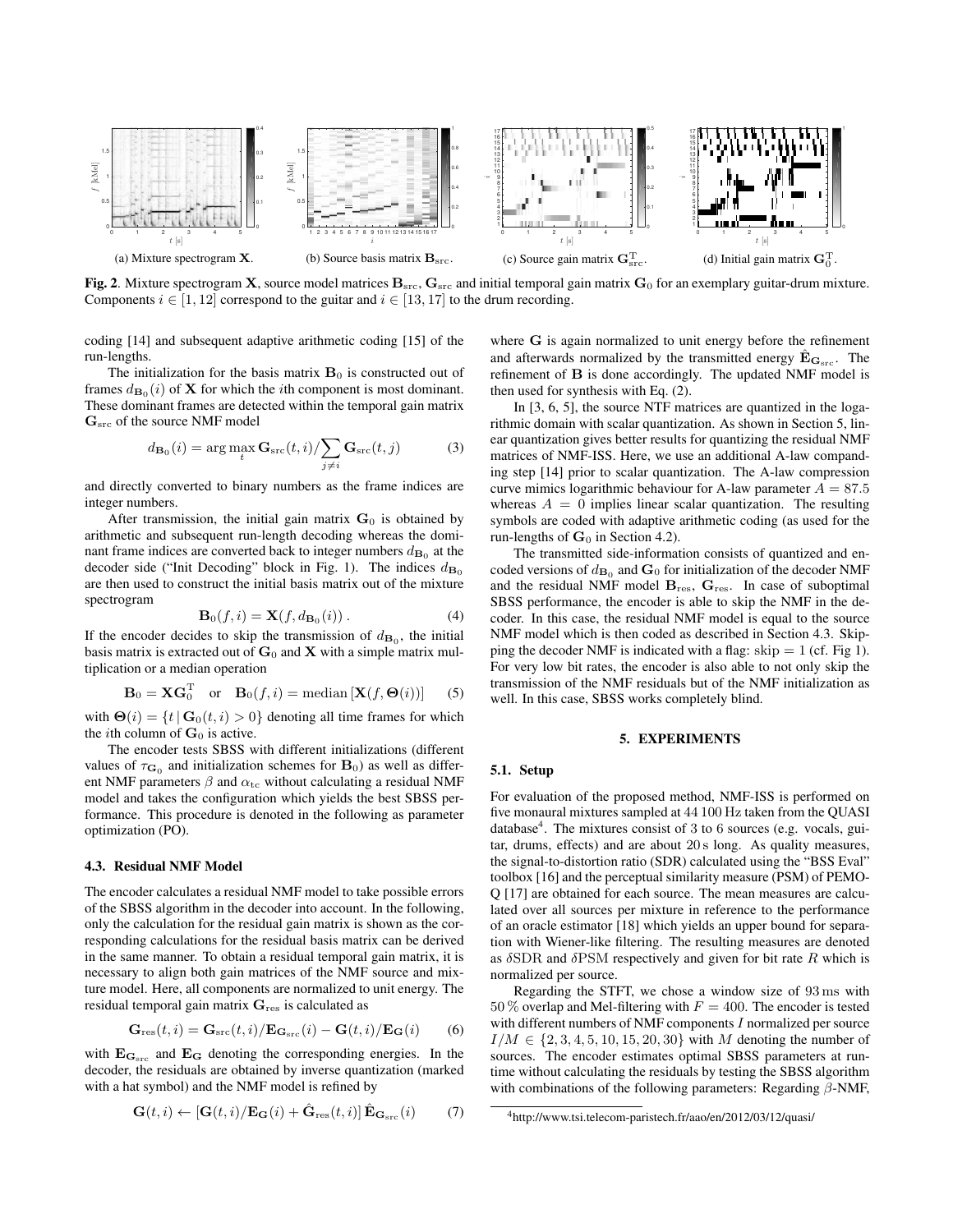

(a) Influence of decoder NMF (either skipped or unskipped) in comparison with reference [3, 8].



(b) Comparison of quantization and coding schemes: Linear  $(A = 0)$  and logarithmic ( $A = 87.5$ ) scalar quantization with adaptive arithmetic encoding and scalar quantization in logarithmic domain with Huffman encoding ("log") as used in reference method. Optimal parameter estimation disabled  $(PO = 0)$  and decoder NMF skipped (skip = 1) in all cases.



(c) Influence of optimal parameter estimation (PO). In case of disabled parameter optimization ( $\overline{PO} = 0$ ), the decoder NMF is disabled (skip = 1).

Fig. 3.  $\delta$ SDR and  $\delta$ PSM results over bit rate R for NMF-ISS. Influence of SBSS, different quantization schemes and parameter estimation as well as comparison with reference [3, 8].

the  $\beta$ -Divergence and temporal continuity parameters are chosen as  $\beta \in \{0, 1, 2\}$  and  $\alpha_{\rm tc} \in \{0, 25, 50, 100\}$ . The initialization procedure is tested with different thresholds  $\tau_{\mathbf{G}_0} \in \{-15, -30, -60\}$  dB for the calculation of  $G_0$  and either transmission of  $d_{\mathbf{B}_0}$  or calculation out of  $G_0$  as denoted in Eq. (5) for obtaining  $B_0$ . The optimal NMF and initialization parameter combination is then chosen as the one with the highest SBSS SDR. After the parameter optimization (PO), residual coding is conducted with different step sizes for scalar quantization of the NMF residuals. The corresponding number of quantization bins are calculated as  $2^{Q_{\rm B}}$  and  $2^{Q_{\rm G}}$  with  $Q_{\mathbf{B}}, Q_{\mathbf{G}} \in [0,8]$  bit.

All  $(R, \delta SDR)$  and  $(R, \delta PSM)$  points were optimized per mixture and  $I/M$  independently and then smoothed using the locally weighted scatter plot smoothing (LOESS) method to obtain rate/quality curves.

#### 5.2. NMF-ISS performance

Fig. 3a shows results for our algorithm with either skipped or unskipped decoder NMF (cf. Fig. 1). In case of skipped decoder NMF  $(skip = 1)$ , the full source NMF model is coded and transmitted (as the residual model contains the full source NMF model). For lower and midrange bit rates, running the decoder NMF (skip  $= 0$ )

yields better results for both  $\delta$ SDR and  $\delta$ PSM than just by coding the source model as the additional amount of rate spent for the SBSS initialization is rewarded by a more sparse residual model. In the extreme case of  $R \rightarrow 0$ , SBSS is still able to estimate the sources with adequate quality. For higher bit rates, encoding only the source model is sufficient. Note that the encoder is able to skip the decoder NMF at run-time to make an optimal decision between these two modes. Additionally, results for the reference implementation [3, 8] are shown and discussed in the following section.

#### 5.3. Comparison with reference

The reference implementation [3, 8] compresses the source spectrograms  $S_m$  directly with  $\beta$ -NTF and  $\beta = 0$ . For a fair comparison, NMF-ISS is simulated with a similar parameter and quantization configuration as the reference method in this section: The STFT window size is decreased to 46 ms and Mel-filtering is disabled. The residuals are quantized with  $Q_{\bf B} = Q_{\bf G} = 8$  bit in logarithmic domain and Huffman encoded ("log") afterwards. However, this scheme is only applicable to nonnegative matrices. To cope with real-numbered residuals when using the decoder NMF (skip  $= 0$ ), the aforementioned scheme is replaced with our A-law quantization and adaptive arithmetic coding scheme (cf. Section 4.3).

Fig. 3b shows results for these different quantization and coding schemes with skipped decoder NMF (skip  $= 1$ ). Instead of the optimal parameter estimation (PO) which is done in the NMF-ISS encoder to determine optimal decoder parameters (cf. Sec. 4.2), a fixed NMF parameter setting is used with  $(\beta, \alpha_{\rm tc}) = (0, 0)$  which is identical to the NTF setup for the reference method and denoted as  $PO = 0$ . Comparing the reference method with NMF-ISS using the same coding scheme ("log") shows that the choice of NMF over NTF comes with a small loss of quality regarding  $\delta$ SDR and an increase for δPSM. Replacing this scheme with companding and adaptive arithmetic coding ( $A = 87.5$ ) results in similar  $\delta$ SDR results for higher bit rates whereas  $\delta$ PSM is slightly improved. Disabling companding ( $A = 0$ ) improves the quality significantly for both  $\delta$ SDR and δPSM and motivates the choice of linear scalar quantization for the NMF-ISS setup.

The influence of the optimal decoder parameter estimation of the encoder (cf. Section 4.2) is shown in Fig. 3c. Enabling estimation with (PO = 1) yields a  $\delta$ SDR increase of about 1 dB for all rates whereas δPSM decreases slightly. Enabling the decoder NMF  $(skip = 0)$  does not improve the quality any further. Comparing results for the two different STFT window sizes with either Melfiltering enabled or disabled shown in Fig. 3a and 3c with  $PO = 1$ shows that Mel-filtering and larger STFT window size results in a bit rate reduction by a factor of 2 at similar  $\delta$ SDR values.

#### 6. CONCLUSIONS

In this paper, we proposed a novel ISS algorithm, NMF-ISS, which makes use of an NMF-based semi-blind source separation (SBSS) algorithm in the decoder. The encoder chooses the optimal initial NMF parameters and calculates NMF residuals to enhance the separation quality further. This procedure introduces flexibility as the encoder is able to skip SBSS or residual coding. We showed experimentally that performing SBSS yields in higher quality at lower bit rates and show, that NMF-ISS outperforms a reference method.

Future work could include introduction of an additional residual coding step in the spectrogram domain to be able to yield higher performance than oracle estimators for source separation as well as further optimization of residual quantization and coding similar to [19].